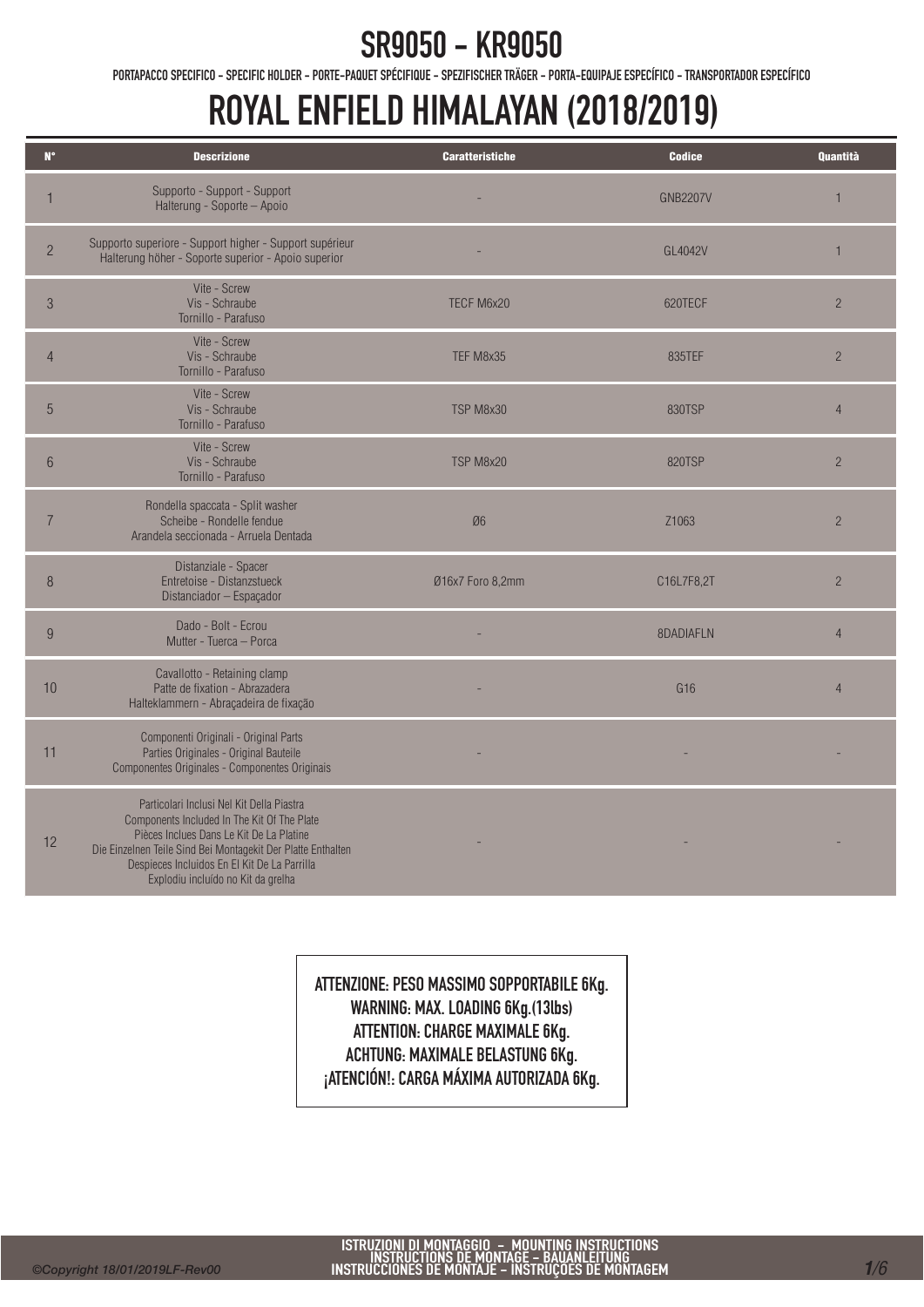PORTAPACCO SPECIFICO - SPECIFIC HOLDER - PORTE-PAQUET SPÉCIFIQUE - SPEZIFISCHER TRÄGER - PORTA-EQUIPAJE ESPECÍFICO - TRANSPORTADOR ESPECÍFICO

# ROYAL ENFIELD HIMALAYAN (2018/2019)





ISTRUZIONI DI MONTAGGIO – MOUNTING INSTRUCTIONS<br>INSTRUCTIONS DE MONTAGE – BAUANLEITUNG<br>INSTRUCCIONES DE MONTAJE – INSTRUÇÕES DE MONTAGEM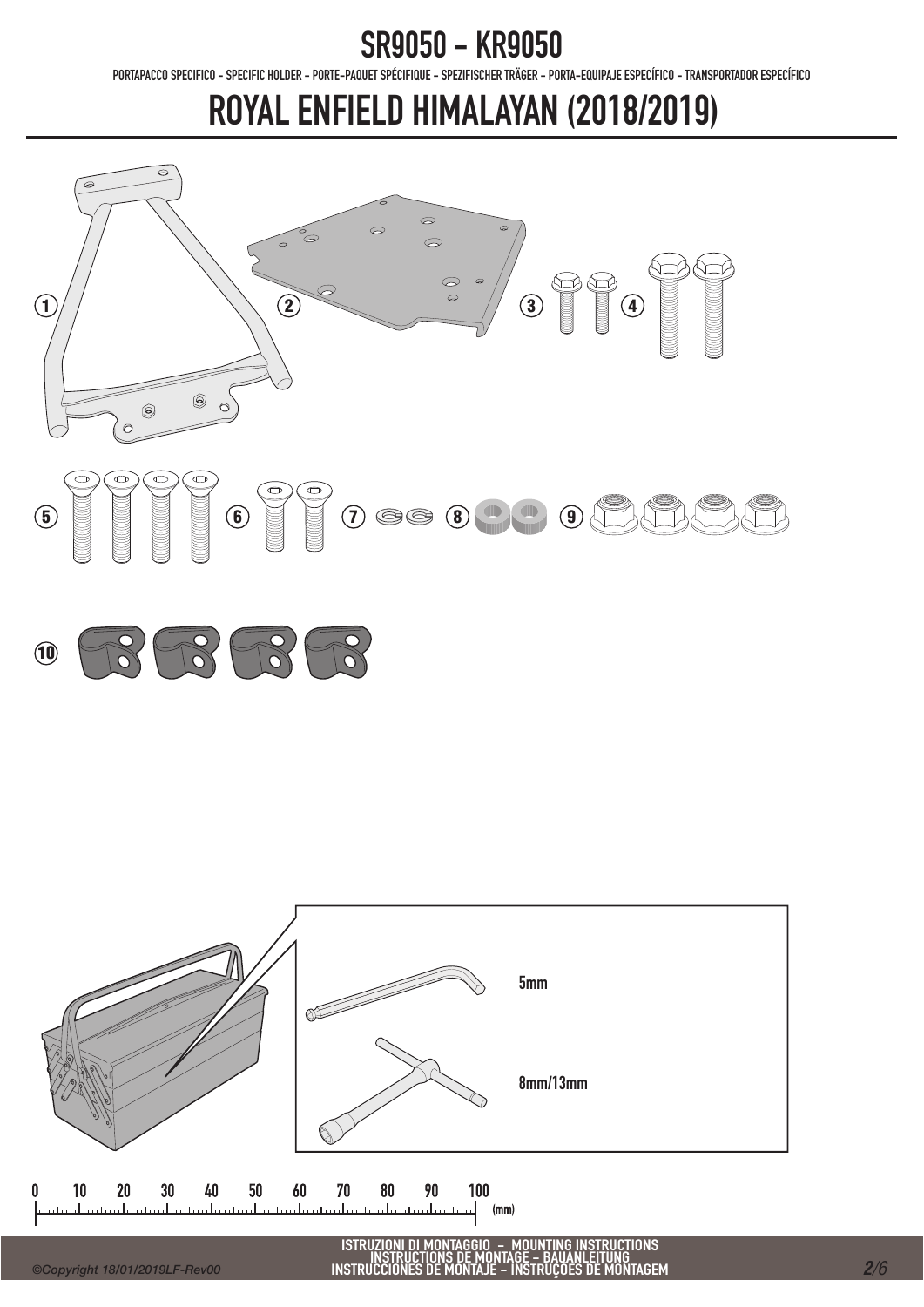PORTAPACCO SPECIFICO - SPECIFIC HOLDER - PORTE-PAQUET SPÉCIFIQUE - SPEZIFISCHER TRÄGER - PORTA-EQUIPAJE ESPECÍFICO - TRANSPORTADOR ESPECÍFICO

### ROYAL ENFIELD HIMALAYAN (2018/2019)

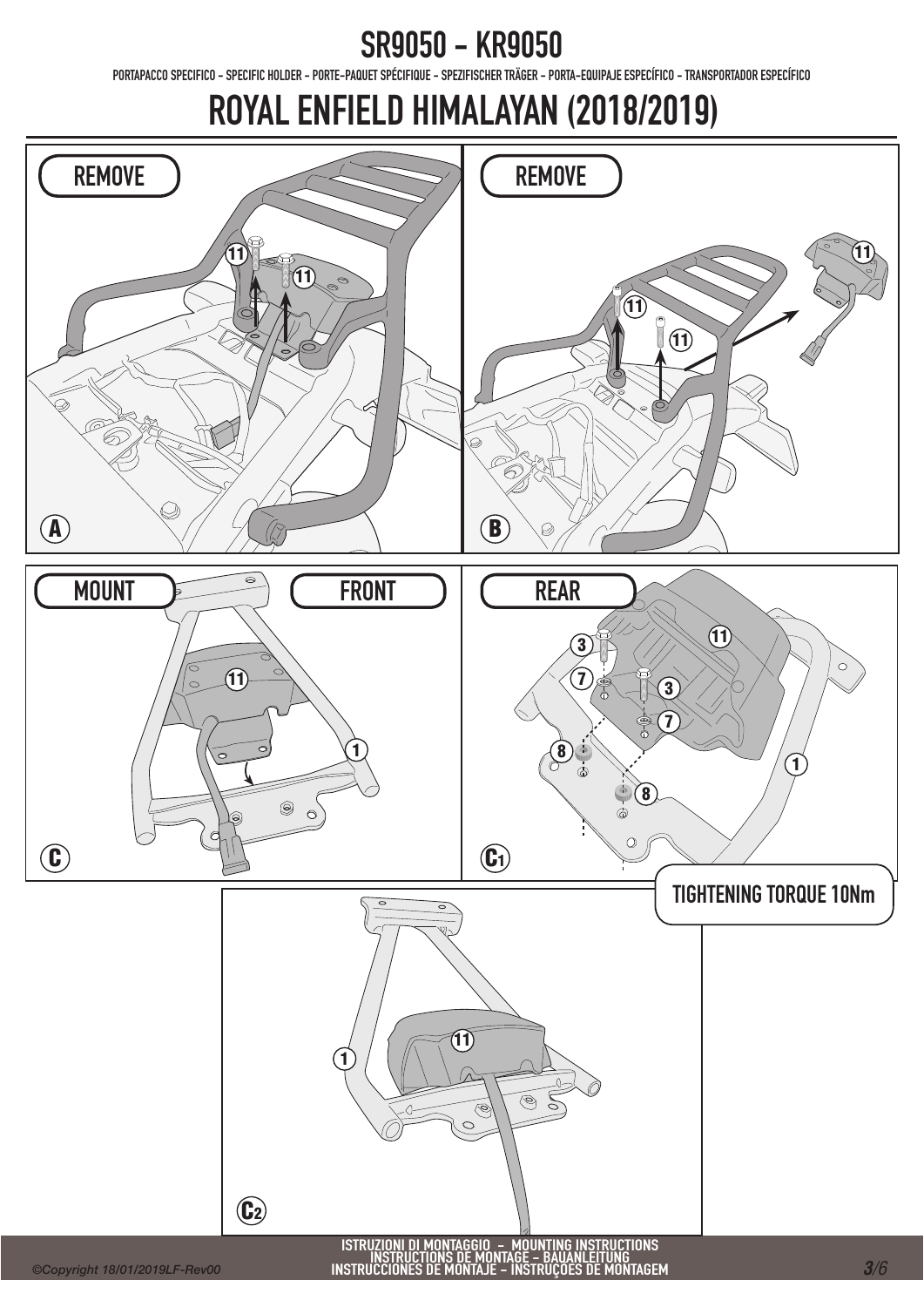PORTAPACCO SPECIFICO - SPECIFIC HOLDER - PORTE-PAQUET SPÉCIFIQUE - SPEZIFISCHER TRÄGER - PORTA-EQUIPAJE ESPECÍFICO - TRANSPORTADOR ESPECÍFICO

# ROYAL ENFIELD HIMALAYAN (2018/2019)





ISTRUZIONI DI MONTAGGIO – MOUNTING INSTRUCTIONS<br>INSTRUCTIONS DE MONTAGE – BAUANLEITUNG<br>INSTRUCCIONES DE MONTAJE – INSTRUÇÕES DE MONTAGEM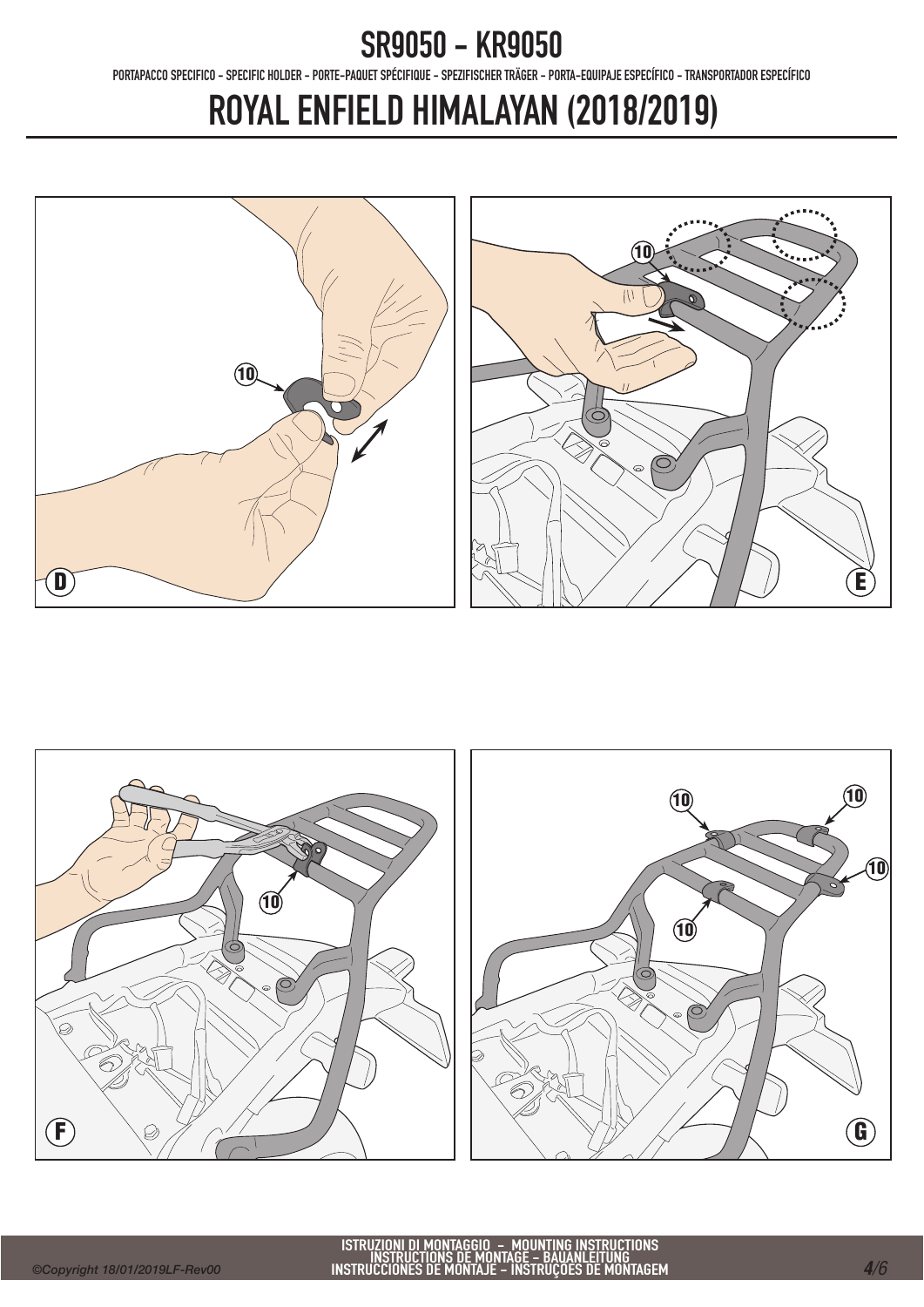PORTAPACCO SPECIFICO - SPECIFIC HOLDER - PORTE-PAQUET SPÉCIFIQUE - SPEZIFISCHER TRÄGER - PORTA-EQUIPAJE ESPECÍFICO - TRANSPORTADOR ESPECÍFICO

# ROYAL ENFIELD HIMALAYAN (2018/2019)